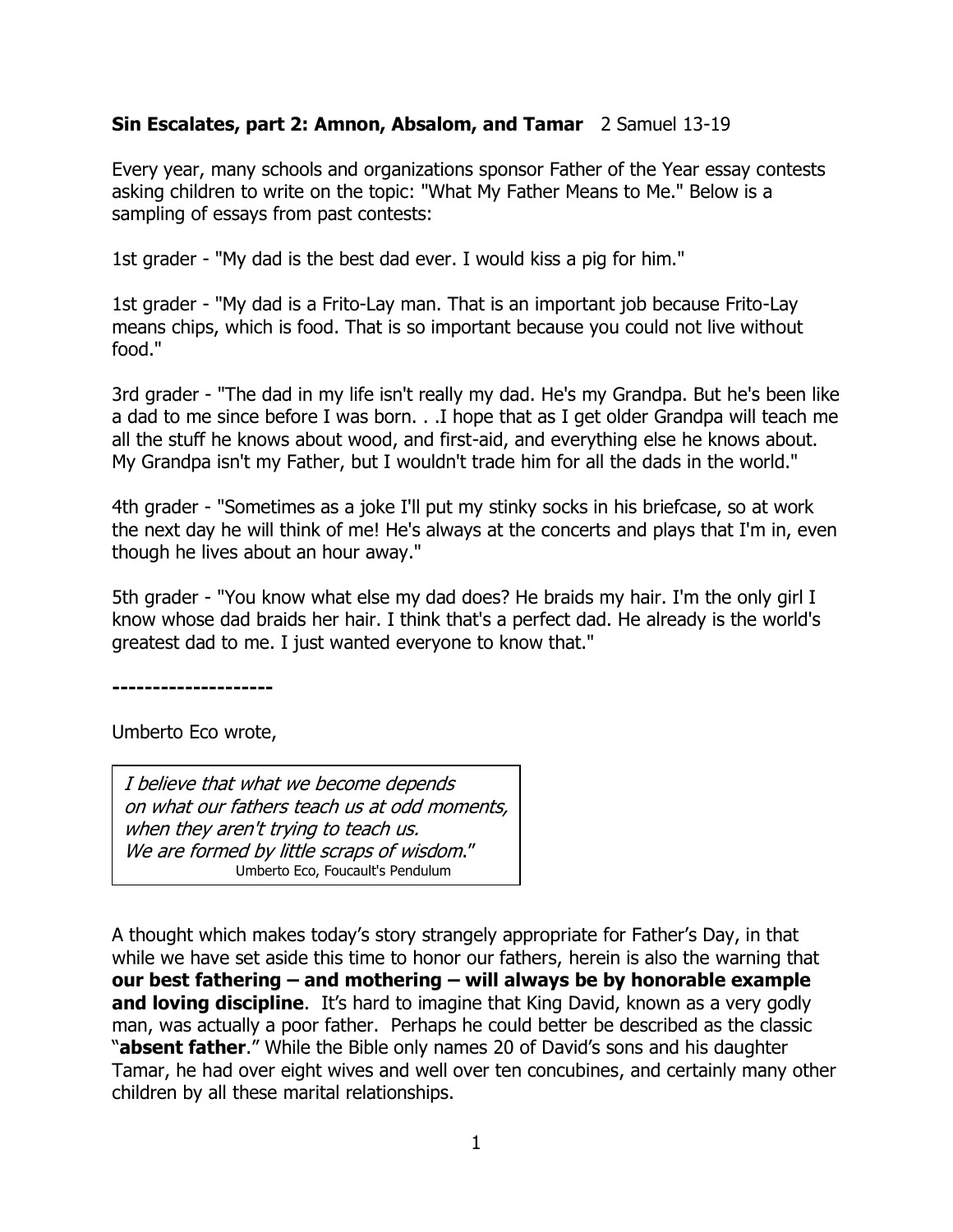**That David deeply loved his children is very evident from this story; lack of love was not their problem, lack of discipline was**. But, since this particular tragedy spans over ten years of time and over six Bible chapters (13-19), today I can give you only it's highlights and conclusion, while encouraging you to personally take the time to read and contemplate the lessons we should learn from this story of Amnon, Tamar, and Absalom.

--------------------------

Our story opens with David's earliest children now grown to adult age. Amnon, David's first-born son has become infatuated with Tamar his sister by another mother, whom the Bible describes as "beautiful." Since Mosaic law forbids marriage even between half-siblings, rightly thinking that there was no way he could have a relationship with her, Amnon was actually making himself sick with longing (Lev.18:9-11, Dt.27:22). Until his "very crafty" friend Jonadab – using the salutation, "son of the king," implying that shouldn't he get whatever he wants? – suggests a scheme whereby Amnon can get Tamar alone and have his way with her.

As instructed by Jonadab, Amnon pretends to be really sick, asking father David to send Tamar to personally make some food for him to eat. Dad complies. But while Tamar is preparing the food, Amnon sends everyone else out of the room and even as she begs him not to, he rapes her. Having had his way with her, Amnon's lust immediately turns to disgust and he literally throws her out of his house, bolting the door behind her.

Now a defiled virgin having no hopes of any future marriage, Tamar rips her clothes puts dust on her head and goes weeping to the home of her full-brother Absalom where she will live the rest of her life as a "desolate woman." Absalom, David's thirdborn son is furious, but can do very little at the moment since Mosaic law also required that charges of rape  $-$  the penalty for which is death  $-$  to be confirmed by at least two witnesses. So Absalom bides his time waiting to see what dad will do.

Now, here is the decisive event of the whole story which seals the future of both Amnon and eventually Absalom as well. 2<sup>nd</sup> Samuel 13:21 records

When King David heard of all these things, he became very angry, **but he would not punish his son Amnon,** because he loved him, for he was his firstborn. II Samuel 13:21

Think of all that David's response reveals about his failures as a father.

- If he loved Amnon, should he not have disciplined him some way?
- And what about his daughter Tamar? Where was his love for his daughter while showing such preferential treatment for his son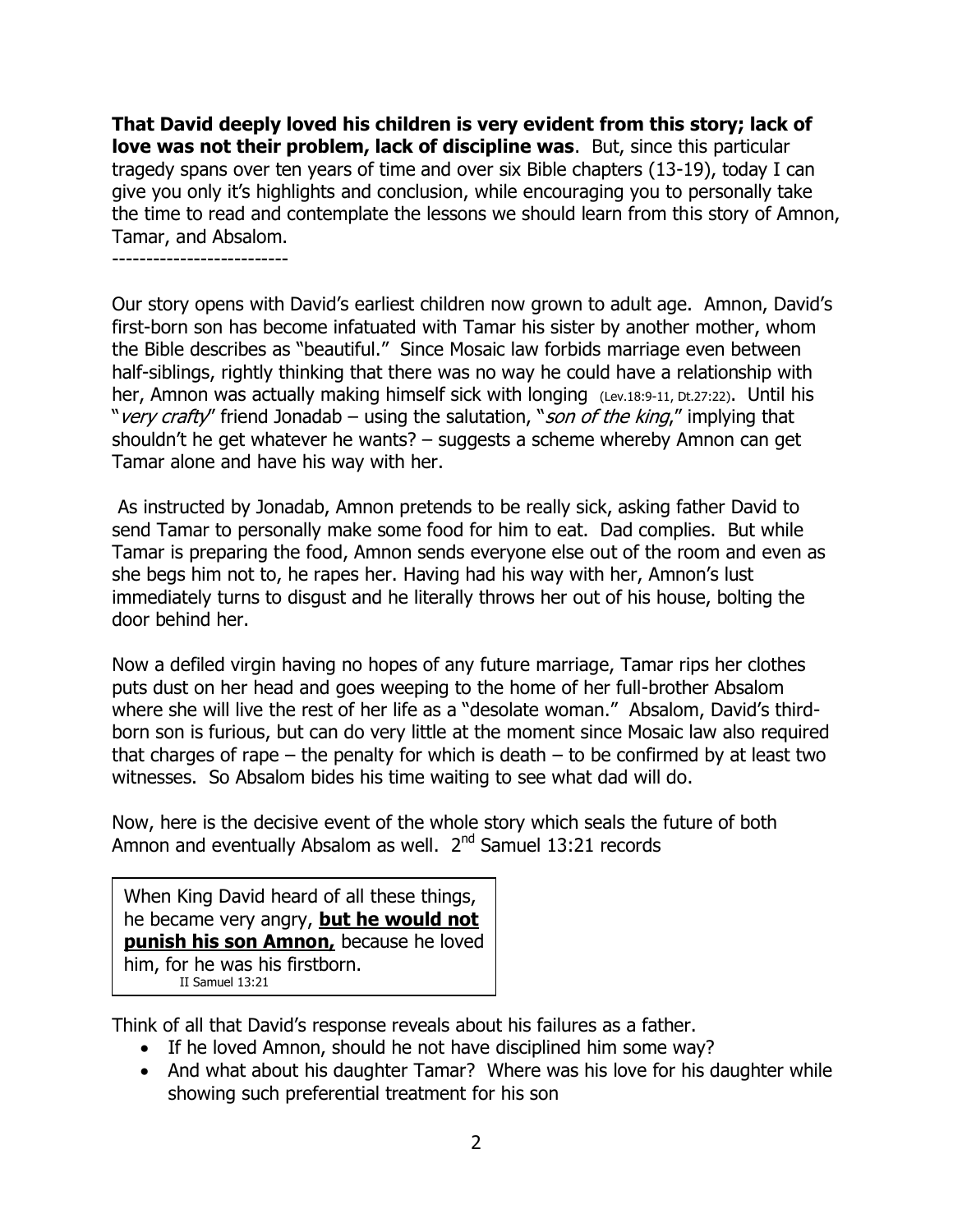Was remembered guilt over his own affair with Bathsheba now tying his hands?

Whatever David's reasons which froze him into inactivity, the Bible is very clear on our parental responsibility to lovingly discipline our children. Think for a moment about the implications of these two proverbs

Those who spare the rod hate their children, but those who love them are diligent to discipline them. Proverbs 13:24

Discipline your children while there is hope; do not set your heart on their destruction. Proverbs 19:18

The Bible teaches that those parents who do not discipline their children, betray their own lack for love for them while also contributing to their future failure, perhaps even their death … which is exactly what David's refusal to discipline Amnon now sets in motion for both of his sons.

After two-years had passed without giving any indication of what he had been planning, Absalom hosts a magnificent feast for all of David's sons with the specific intention of revenge killing Amnon. At the height of the party when Amnon was happily drunk, Absalom's servants then slay Amnon in front of all his brothers. As the rest of the brothers flee back home in terror, Absalom flees to his mother's home kingdom where he lives for the next three years in exile.

After a time, having finished grieving Amnon's death, David's heart now yearned for the return of Absalom. So he brings him back home but with the stipulation that he is not to enter his father's presence. Absalom then spends another two-years under this form of out-of-the-house arrest before he demands to see the king and receive whatever penalty David would place upon him. Absalom enters David's presence, prostrating himself face to the ground before his father. David's only response was to kiss his son.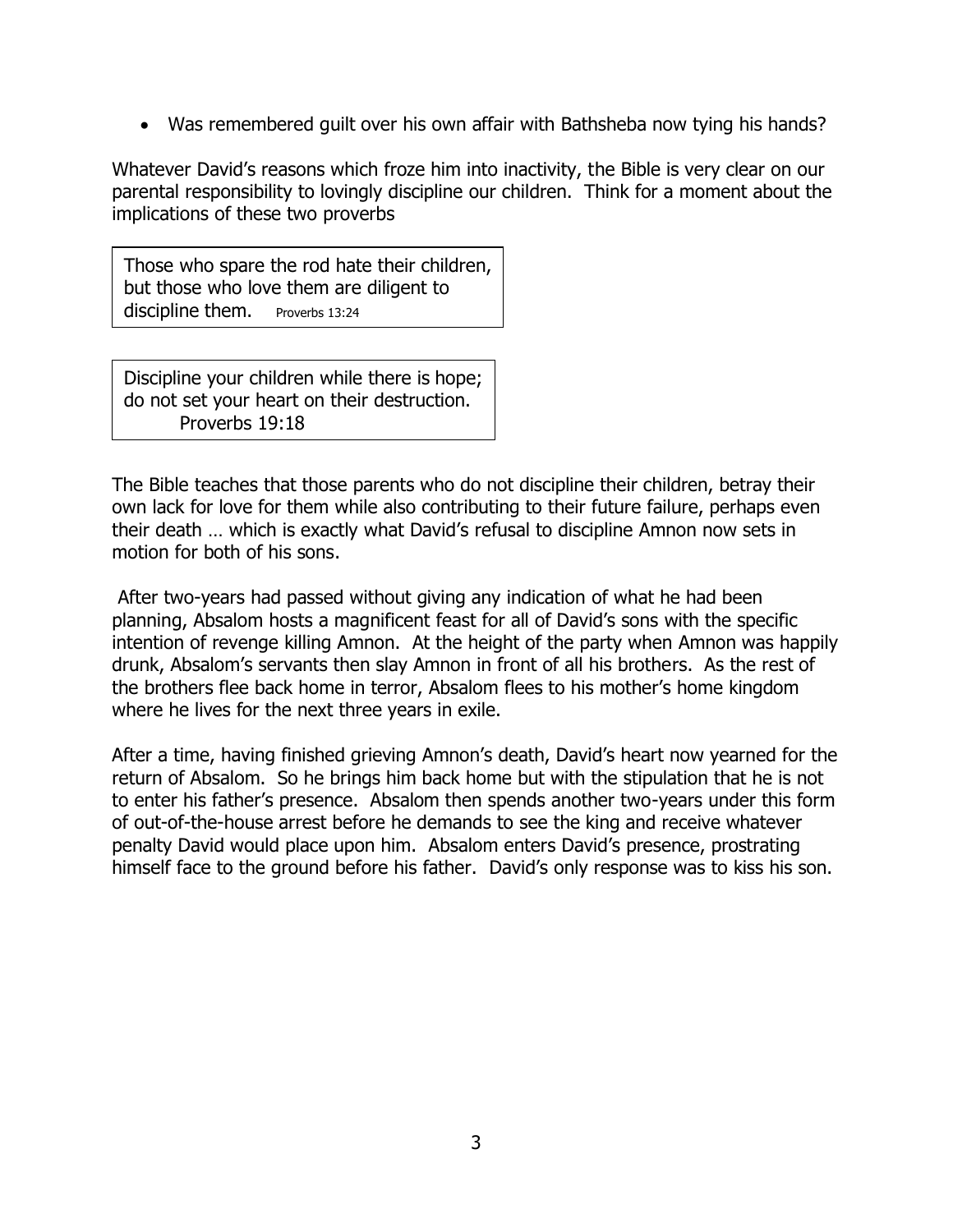Even though the current family drama has now been quieted, this Peyton Place of a story continues to unfold. With Amnon dead, and David's second-born son having died in childhood, Absalom is now the heir apparent to David's throne. While Tamar was beautiful, Absalom was described as exceptionally handsome, "*without blemish from the* sole of his foot to the crown of his head" (vs.25). He also had notably long hair which he only cut once a year whenever it got too heavy on his head.

Having such good looks and having gotten away with murdering his brother, Absalom must have concluded "why shouldn't I be the next king," and why wait until dad dies of natural causes. So Absalom embarks on a four-year conspiracy to steal the hearts of Israel away from his father. Once he thinks he has a sufficient following Absalom goes to Hebron – where his father was first crowned – and has himself declared king.

As Absalom's rebel troops march on the capital city, David and his loyal followers flee to spare Jerusalem from attack. Once in the city, Absalom seeks to cement his rule by setting up a tent on the roof of David's house, there to publicly sleep with ten of David's concubines who had been left behind to care for his estate. Thus his own son unknowingly fulfilled the last doom that had been pronounced for David's sin with Bathsheba.

But when his forces finally meet up with David's in combat, Absalom is thoroughly defeated. Fleeing the scene of the battle, his long hair gets caught in the branches of an oak tree while the mule that he was riding kept running on without him. There Absalom hung "*between heaven and earth*," until General Joab found and immediately killed him even though David had expressly pled for his life to be spared.

The sad conclusion of this story sees King David weeping uncontrollably, loudly crying out, 'O my son Absalom, my son Absalom! Would that I had died instead of you, O Absalom, my son, my son!' In disgust General Joab accuses David of loving his rebellious son more than he loves his loyal troops and orders the king outside to encourage the returning soldiers. So David dries his tears and greets his victorious army, but one gets the sense that life for David has now lost most of its joy. With the death of his two sons and the rape of his concubines, perhaps David finally understood the depth of his sin in killing Uriah and stealing his wife.

The last decade of David's reign, would see him facing down another rebellion, followed by a three-year famine, and finally another war with the Philistines. By the age of seventy, with David having grown physically feeble, his fourth son Adonijah makes an attempt at claiming the throne. But having earlier promised Bathsheba that their son would be the next king, David hurriedly crowns Solomon and Adonijah peacefully submits. A few years later Adonijah will try another scheme in order to lay claim to the throne and is put to death by Solomon. But those are all stories for another day.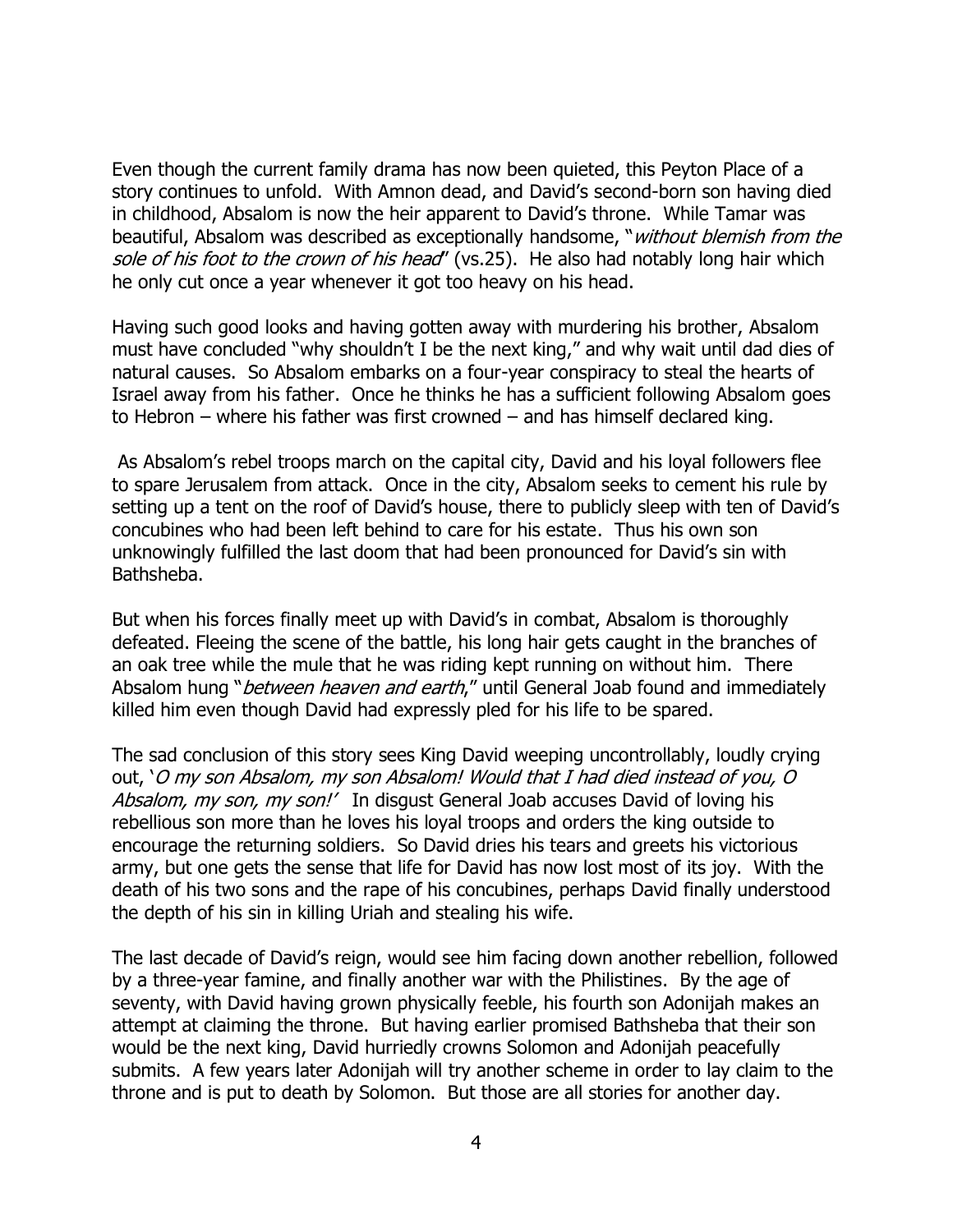-----------------------------------

So what parenting lessons can we learn from the tragic tale of unpunished rape and murder? Let's look at these two proverbs again.

Those who spare the rod hate their children, but those who love them are diligent to discipline them. Proverbs 13:24

There is no escaping that discipline is a vital part of parental love. The story is told of a single mother who had an uncontrollable son. Noting that the boy had multiple cavities his family doctor worried over who might be able to handle this defiant child, finally settling on an older dentist.

Arriving for his appointment, the old dentist told the boy to get in the chair. "*No!"* said the boy defiantly, and if you try to make me, I'll take all my clothes off.

Take-em off, said the old Dr. and then get in that chair. So the boy stripped down to his underwear and socks, loudly repeating again, if you make me get in that chair, I said I would take off ALL my clothes.

Well get-em off, replied the Dr. but you will get in that chair. Stripped down completely naked, the boy finally got in the chair and the Dentist got to work.

When his dental work was done, the boy then demanded, give me my clothes back!

No, said the old dentist, I think we will keep them overnight. Your mother can pick them up in the morning. And so his mother walked her naked little boy out of the office, through the public waiting area, out to their car and home.

The next day, when Mom came to pick up her son's clothes, the dentist expected to get some complaint. Instead she thanked him profusely saying, my boy has been holding me hostage for years with that threat to take his clothes off. I don't think he will ever try that again.

Children need love and loving discipline. Writing to the Church at Ephesus, after repeating the fifth commandment about children honoring their parents, the Apostle Paul goes on to urge the fathers ….

Fathers, do not provoke your children to anger, but bring them up in the discipline and instruction of the Lord. Ephesians 6:4